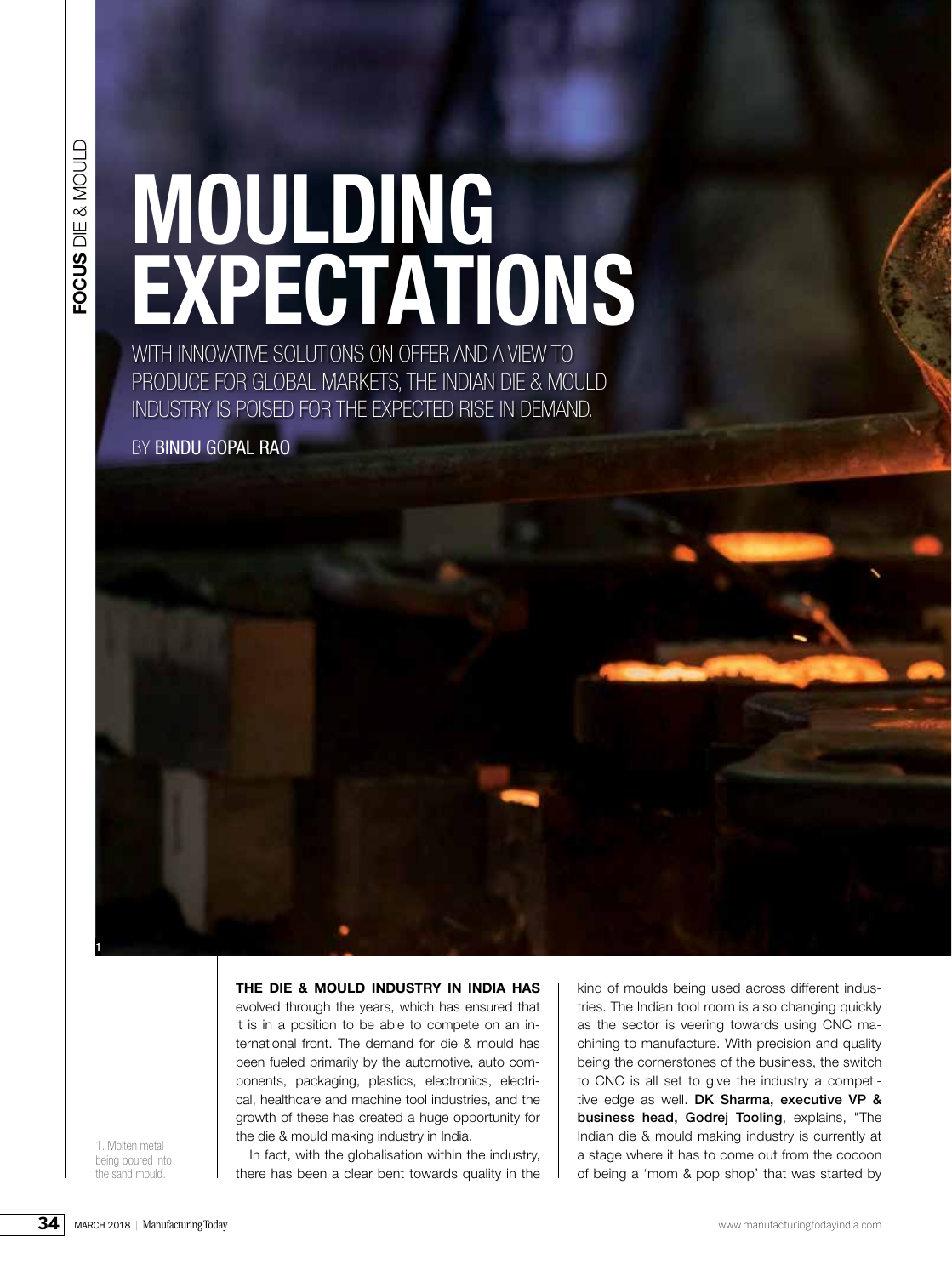

first generation entrepreneurs. It has to grow into an industrial outfit for continued growth and sustainability. Challenges are related to huge investments and skills needed. The changing customer demands in Quality Control Delivery (QCD) have made the learning curve steep. As a corporate tool room, we are remodeling to address these challenges. We are all typically limited by the growth of the sectors we serve. Hence, a 10-20% CAGR is the range in which all tool rooms aspire to frame their growth plans."

# **TECH TALK**

With rapid globalisation, competition within the Indian industry is intensifying. Naturally, newer technologies and efficient products are the norm as far as market expectations are concerned. "We have addressed it through three steps – closing the loop of technical collaboration for efficient product and better experience, focusing on value creation through digital levers rather than cost cutting, and incorporating a cycle of continuous learning in technology as well as execution," says Sharma.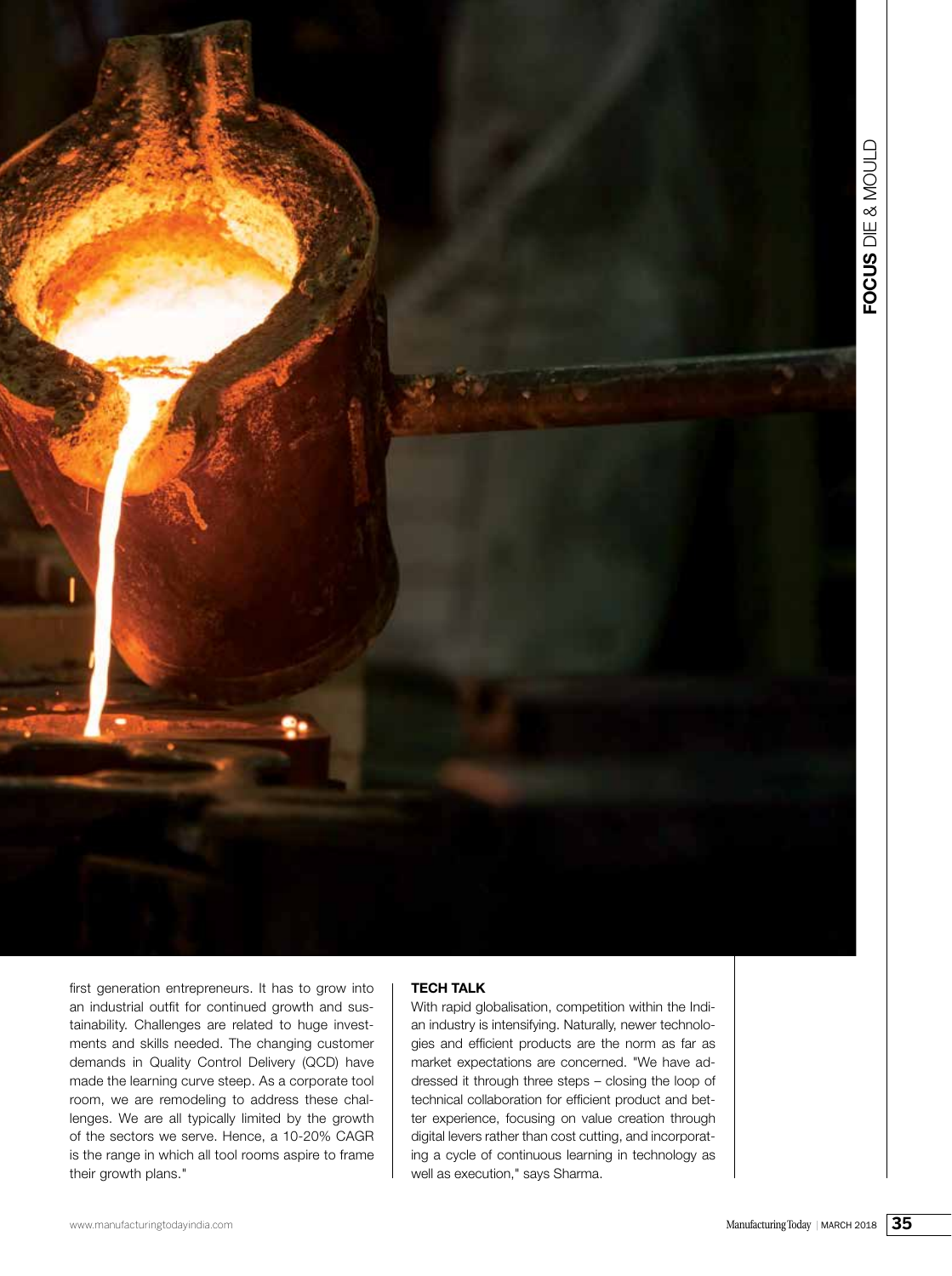

"The changing customer demands in Quality Control Delivery (QCD) have made the learning curve steep." – DK Sharma

2. Milling underway on an industrial metal mould.

AS THE DIE & MOULD INDUSTRY NEEDS THE BEST SURFACE FINISHING BY MACHINES, THERE ARE SEVERAL NEW-AGE TECHNOLOGIES BEING SEEN.

As the die & mould industry needs the best surface finishing by machines, there are several new-age technologies being seen. Adoption of high-speed machining and CAD technology enable reduction in the production time and cost of producing high-precision surface finishes. One of these is the SSS of the Super Smooth Surface Technology that provides an optimal speed control function for machining die mould with a smooth surface.

This technology also ensures high machining stability and quality with virtually no wrong impact from the cutting shape or speed. This is why SSS control is sought after, as it ensures both stable and highquality processing, irrespective of the speed and shape command to achieve high-quality processing. Also, the finishing is smooth as there are no streaks on the processing surface despite the command shape that changes consecutively.

The effectiveness of this technology can be seen in the fact that it reduces processing time. Likewise, with easy parameter setting, no requirement of parameter adjustment for correction of shape and easy adjustment for efficiency-oriented and accuracy-oriented needs, the technology is easy to apply as well. Adoption of high-speed machining and CAD technology enable reduction in the production time and the cost of producing highprecision surface finishes. Since the right design is of paramount importance, the industry is also increasingly using proper CAD/CAM solutions as the risk of error is minimised when the process is automated, giving very less scope for manual intervention. CAM solutions create a machining programme use approximating the minute line segments for the motion curve of the tool relative to the workpiece and any small error is mostly included in the data of minute line segment.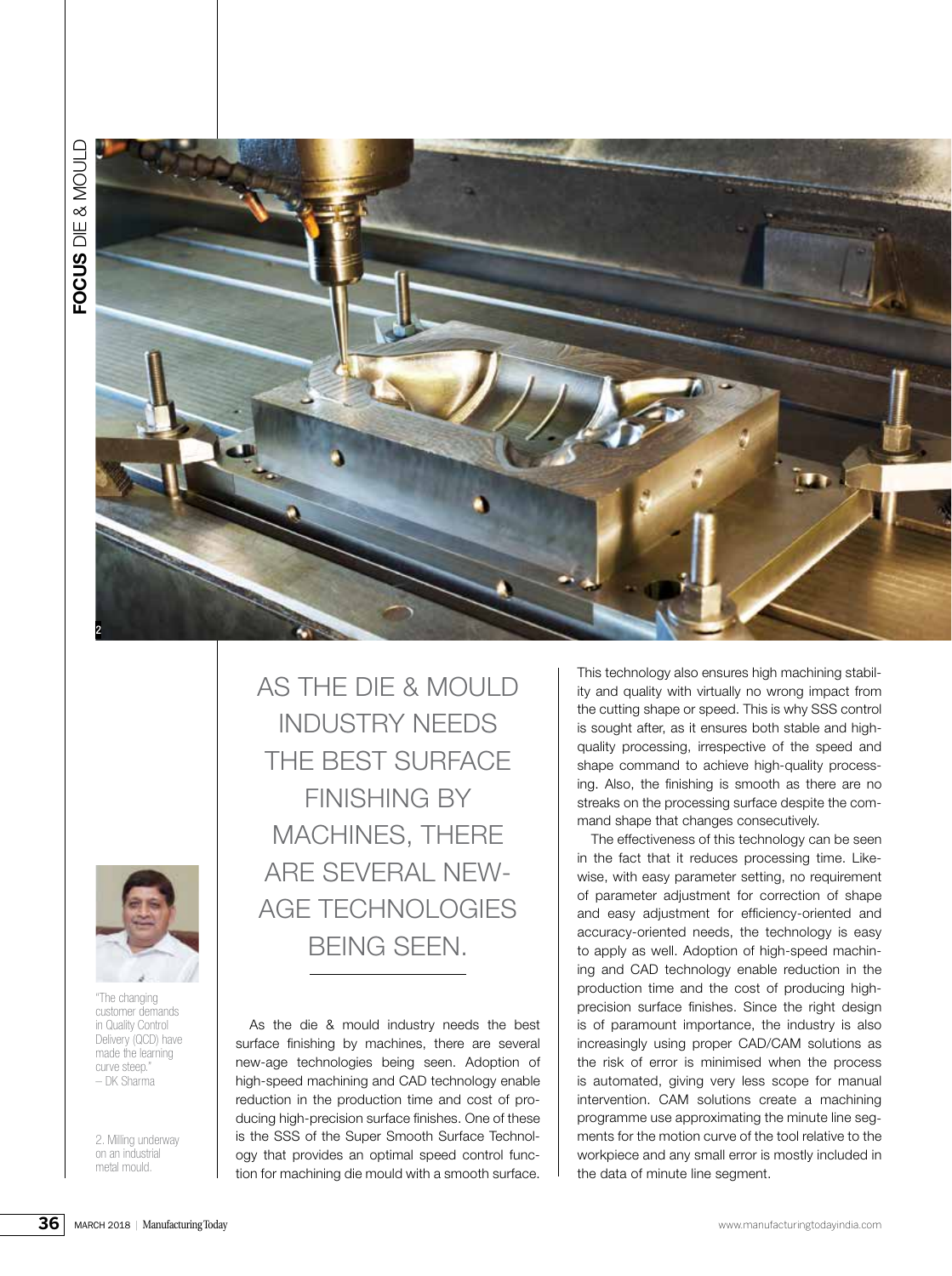### **IN VOGUE**

High-speed machining is another much favoured technology as it helps in reducing the production time and cost of producing high precision surface finishes. This apart, the tool life is also extended, especially if there is good care to tailor and balance the tool.

Likewise, rapid tooling is a technology that aims to reduce cycle times by 40% as compared to conventional machining. This is executed by using conformal cooling, bimetal layering and better mould materials like aluminum, that allow quicker thermal conductivity inside the moulds. These rapid processes also ensure production of inserts and mould tooling in less than 48 hours. Rapid processes are also capable of producing modifications in the tool like undercuts or side-action, easily. Again, investing in research and development activities to cater to the enhancement of value in newer products is a focus area.

"We have dedicated a team of experienced designers and young achievers to explore innovative solutions based on future trends, product performance and customer feedback. In all our lines of business, we have invested through pilot projects related to future customer needs as well as product categories, specific features in dies to enhance productivity, and an extended after sales support, which is a key input to close the loop for efficient products," explains Sharma.

# **COST FACTOR**

3

Cost competitiveness through shorter run times and productivity improvement are key deliverables for the industry. Tooling being a project-type business, lead time is a direct function of capacity and project management skills.

"We have adopted the CCPM (Critical Chain Project Management) route of the Theory of Constraints. We are now on a pilot project – flow improvement across the entire supply chain for a specific product category, expanding further to the entire operations. Our association as a partner is at two levels – new product development through dies, and improvement in running dies to enhance productivity. The partnering for new product launches is most critical, and we have graduated to a level where some of the OEMs in the automotive sector have placed their faith in us for new launches. There are learnings which will help serve this segment better," says Sharma.

# **GOVERNMENT IMPETUS**

India's thriving manufacturing sector has always been one of the largest employers, but things are now look3. An injection moulding machine in use at a large factory.

4. Mould used for casting, and plastic products.